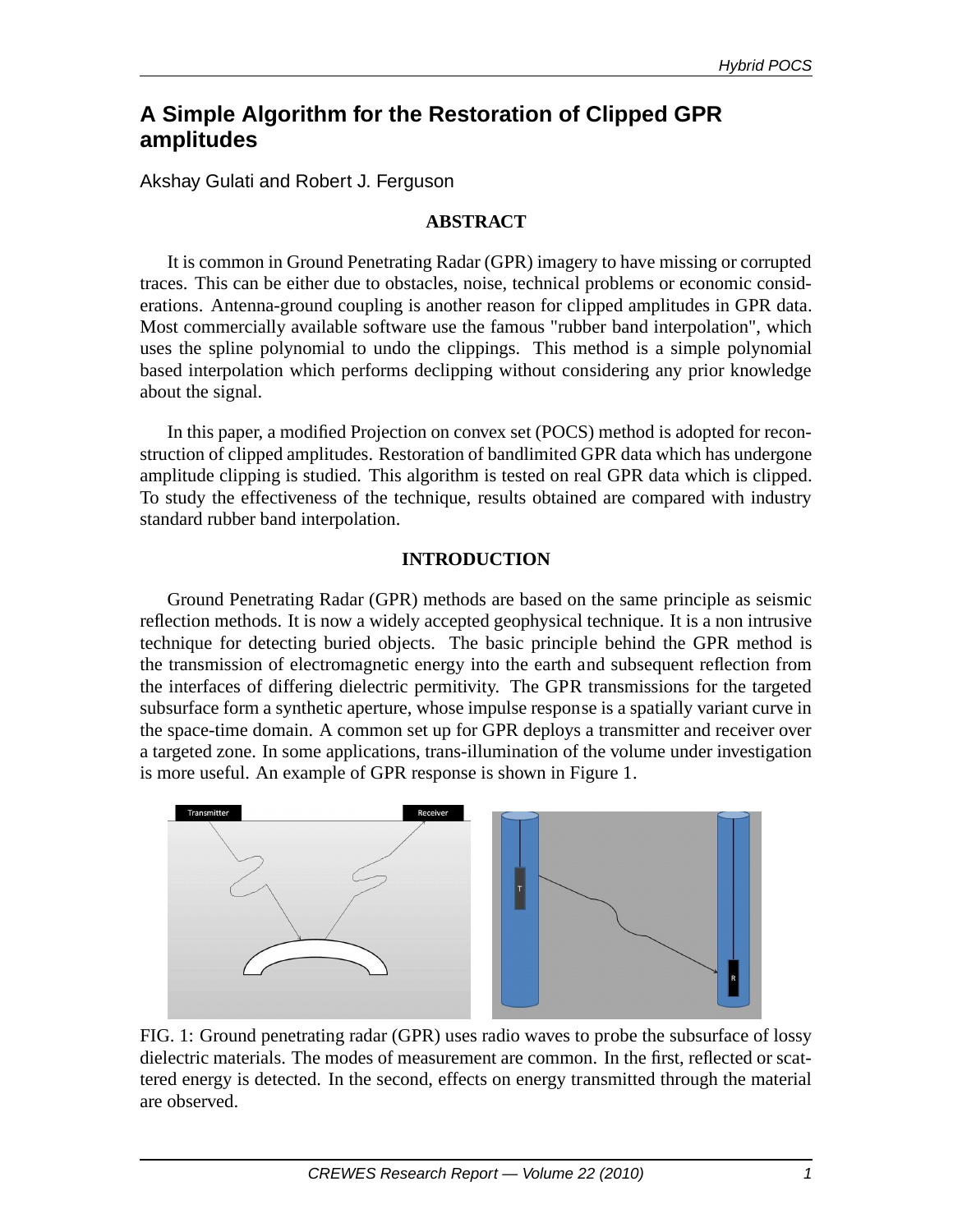The response from the subsurface is extracted from the combination of all buried units within the medium. This can be inverted using number of algorithms like Synthetic Aperture Radar (SAR) image formation techniques (Gazdag, 1978) and time domain standard back projection (Feng and Sato, 2004). These algorithms require a fine grid for spatial sampling and Nyquist-rate times samples of the received signals. Hence, the data acquisition for GPR is the bottleneck of the general subsurface imaging process.

In difficult terrain, due to manual error or some technical irregularity it is possible to have missing and corrupted traces in the data. This can result in a distorted subsurface image. In the case of GPR acquisition, the GPR unit is fired at regular time intervals and data will be collected in continuous trigger mode. There is no spatial direct measurement, so instead the operator tries to maintain a constant towing speed. Variation in towing speed can not be ignored, and is evident from stretching of the GPR image, particularly at the end of the section.

If the signal is clipped, then the gap size can be large, so it can not be considered as a problem of interpolation of a regular spatial signal. The problem of interpolation of irregularly sampled signals is more complex and less well developed. It is mostly because of Shannon sampling theorem (Unser, 2000), which tells us,

"If a function  $f(x)$  contains no frequency higher than a peak frequency  $f_o$ , then it is completely determined by giving its ordinates as a series of points spaced  $T = \frac{2\pi}{f}$  $\frac{2\pi}{f_o}$  seconds apart."

This restricts the extension of Shannon sampling theory to signals defined over irregular grids. Still, with some constraints, algorithms have been proposed for reconstruction of band limited (Feichtinger et al., 1995; Duijndam et al., 1999) and band unlimited signals (Naghizadeh and Sacchi, 2007a,b). These constraints limit the methods to certain applications. Large gaps in clipped GPR data is one restriction, and most band unlimited methods assume that the signal is stationary, which is generally not the case for GPR traces. Interpolation for reconstruction of seismic data (Sacchi et al., 1998; Xu et al., 2005; Liu and Sacchi, 2004; Naghizadeh and Sacchi, 2009, 2008) is performed along the lateral coordinate as we generally have irregularity of trace coverage. Here assumption that events are stationary is found to be effective.

In particular, the effectiveness of this theory and of the corresponding algorithms is restricted in the case of disparity compensated view interpolation; the derived constraints on the maximum gaps of irregular signals under perfect reconstruction conditions cannot be satisfied by irregular samples having big gaps. This restraint makes spline interpolation the only effective technique for the reconstruction in the GPR processing industry.

Other reconstruction algorithms have been proposed such as Projection on convex sets method (POCS) (Gerchberg and Saxton, 1972). This paper uses one of the hybrid method from the above categorized methods. Projection on convex sets along with non uniform fast Fourier kernel (Kunis and Potts, 2005) is used for solving the GPR clipping problem. This hybrid method will improve convergence rate and reduce the final reconstruction error. The main objective of this algorithm is to use oversampled gridding kernel, with POCS for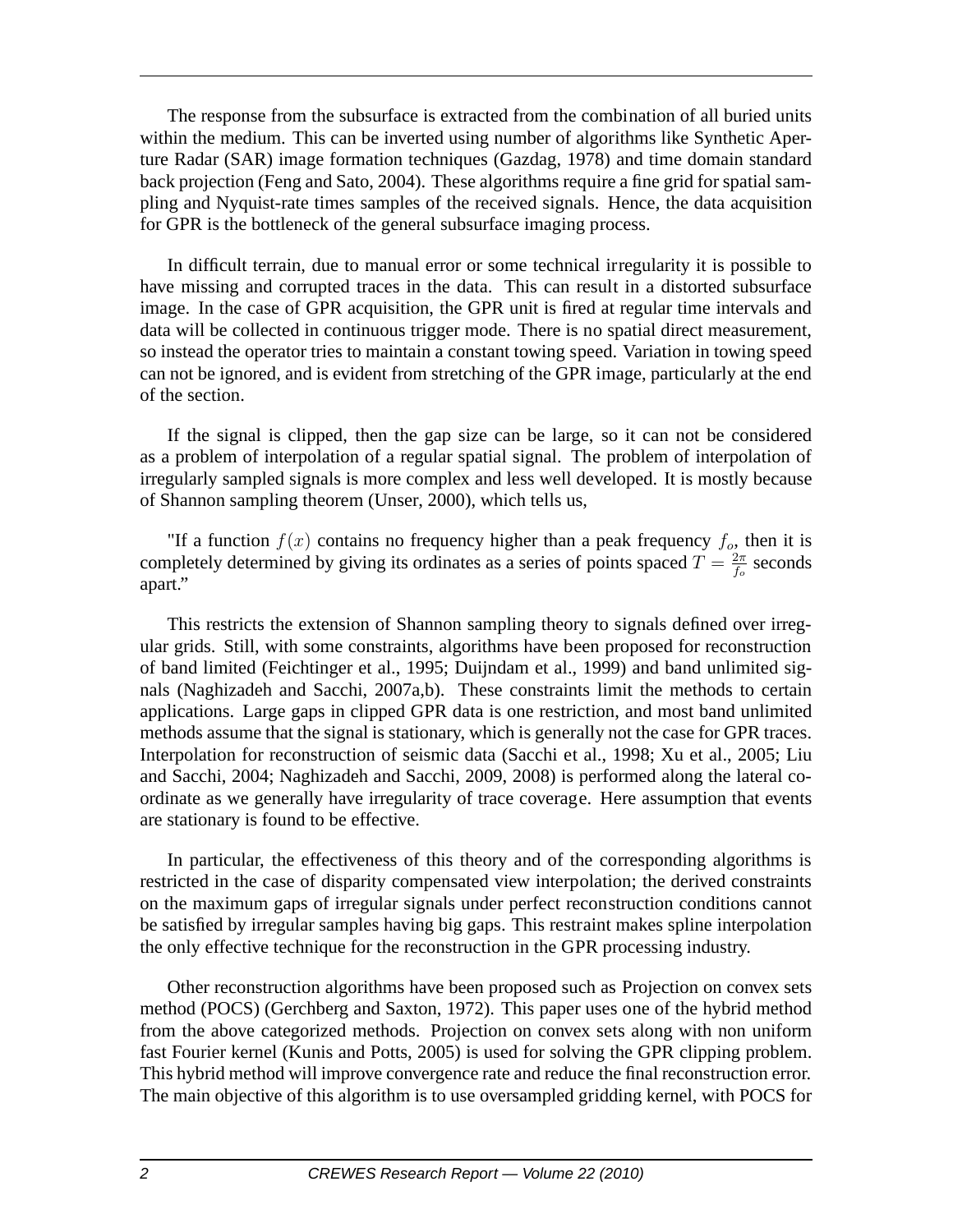

FIG. 2: The principle of POCS Method

reconstructing big gaps.

### **Theory**

POCS method is widely used for image reconstruction. The methodology involves finding a solution as an intersection property of sets rather than by minimization of a cost function. All image constraints are represented in a Hilbert space as a series of closed convex sets  $\{C_i | i = 1, 2, \cdots m\}$ , then each projection is done iteratively on the intersection. In simple terms, this algorithms estimates the missing data in a Hilbert space from its known parameters.

If we have *n* properties of the original signal  $S$ , then each property define one of the convex sets  $C_i$ . Also, the original signal will be part of all sets as well as of the intersection of sets as in Figure 2.

$$
S \in C = \cap_{i=1}^{n} C_i \tag{1}
$$

Equation 1 defines n sets for n properties of signal. The initial value of the signal is projected iteratively onto the intersection of all convex sets under the projection operator P. The optimal solution will be the point lying on the boundary of the intersection. Given the projection operator  $P_i$  onto  $C_i$ ,

$$
S_{t+1} = P_n P_{n-1} \cdots P_1 S_t \quad t = 1, 2, \cdots \tag{2}
$$

Equation 2 shows an iterative procedure for the signal with its projection operators. In Equation 2 S converges to its limiting point of the intersection  $C$  in the Hilbert space  $H$ .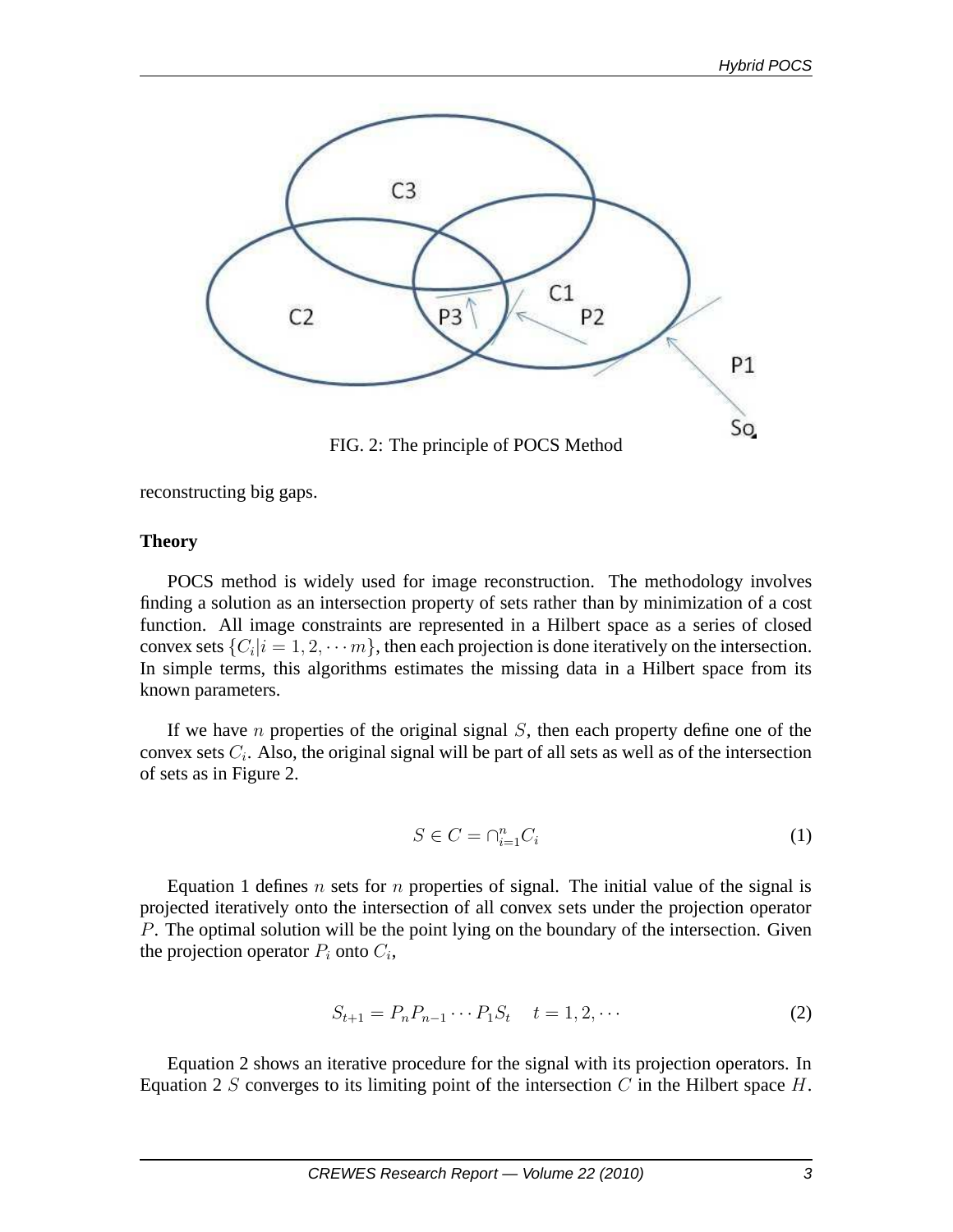

FIG. 3: flowchart

The projection operator  $P_i$  will satisfy,

$$
||S - P_i S_i|| = min_{k \in C_i} ||S - k||,
$$
\n(3)

where  $\Vert \cdot \Vert$  denotes the norm in H. The limiting point can be reached from n properties of S by using Equation 2.

The first step is to grid the data onto a regular grid using a gridding kernel. In this case the gridding kernel used is the kaiser Bessel kernel (Keiner et al., 2008), which convolves with the irregular data and distribute the samples onto a regular grid. This gridding kernel, which is used as non uniform fast Fourier transform (NFFT) kernel (Kunis and Potts, 2005), acts as simple FFT when the samples are already on a regular grid. The point to be stress that, if the gaps are small then the simple FFT kernel can be applied instead of NFFT.

POCS is iterative and typically projects consecutive solutions onto consecutive properties sets. Each iteration is followed by the NFFT kernel, which is the FFT when sampling is regular enough. A threshold is applied to the Fourier domain leaving components greater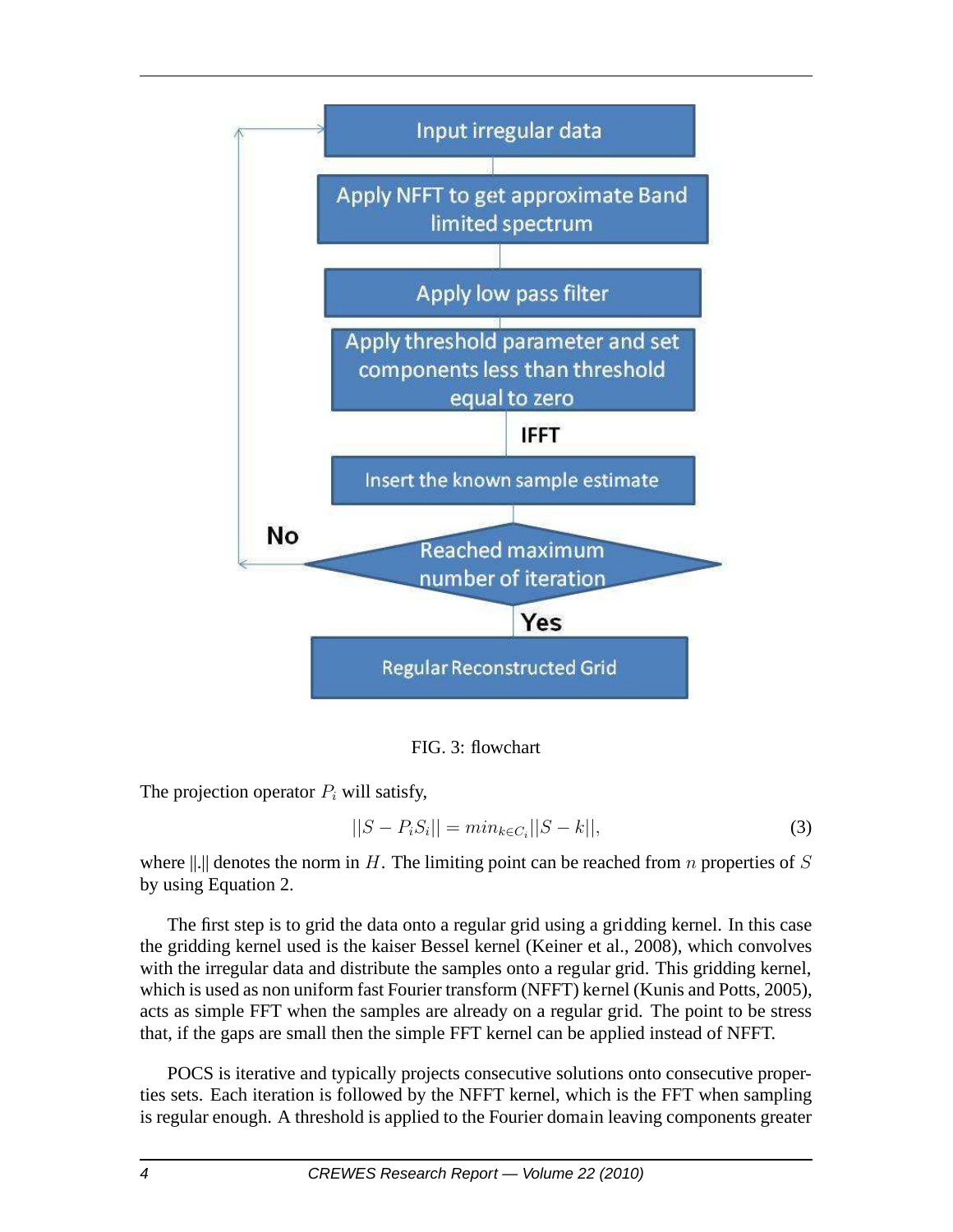than the threshold as zero. During the first few iterations, sample points with high energy are restored. In each iterations, higher frequencies are made zero in the frequency domain. The threshold parameter enforces a cut off in amplitude which gives some amplitude to unknown values. After this, the value of known components are restored by replacing them with their true values. This will reconstruct the high frequency values. Samples will be reconstructed in each iteration (Figure 3). The whole process can be written in form of Equation 4.

$$
S_k = S_{obs} + (I - S)F^{-1}T^k B(NFFT)S^{k-1}
$$
\n(4)

where,  $S_{obs}$  is a original data at kth iteration.  $S_{obs}$  will keep getting updated until it finally converges to a solution. NFFT and  $F^{-1}$  represents non uniform fast Fourier transform and inverse fast Fourier transform which operates on  $t$ .  $S$  is a sampling operator that identifies known and unknown values.  $T^k$  is threshold operator with elements.

$$
T^{k} = \begin{cases} 0, & F_{k-1} \ge l_k \\ 1, & F_{k-1} < l_k \end{cases}
$$
 (5)

Where,  $F_{k-1}$  denotes the Fourier domain representation of the reconstructed signal after the  $(k-1)$ th iteration. l represents the N dimensional threshold set  $l = l_1, l_2, \cdots l_N$  where  $l_1 > l_2 > l_N$  and N denotes the maximum number of iterations.

#### **Experiment**

The proposed reconstruction algorithm has been tested experimentally on the GPR data. The data is acquired along an ice sheet. Snow and ice are ideal GPR media because their stratification presents reflecting horizons with great continuity and interesting configurations. Due to antenna-ground coupling or some other technical issue the amplitudes in the acquired GPR data are clipped. They are clipped below  $-2^{15}$  and above  $2^{15} - 1$ , so there is no positive amplitude greater than 32767, and no negative amplitude below -32768.

Figure 4 shows the GPR data with a lake bottom reflection. The sampling rate for the acquired data set is 4ns. The bandwidth of data is 0-1250 MHz. Clipped amplitudes are clearly visible in Figure 4 along the top horizon. The data is compromised of 300 traces, each sampled for 750 ns. Sample traces from the data set can be seen in Figure 5, where it is clearly evident that it is clipped with maximum amplitude of 32767 and minimum amplitude of -32768.

The first step in commercial GPR processing software is the implementation of rubber band interpolation (spline interpolation). Figure 6 shows the effectiveness of spline interpolation for a GPR trace. Implementation of different interpolation technique on GPR data is carried out. Cubic interpolation along with linear and nearest neighbour interpolation is compared with spline interpolation. Cubic spline interpolation is implemented on the trace, it is a piecewise third-order polynomial passing through set of points. The result is not very effective with any other method except spline interpolation.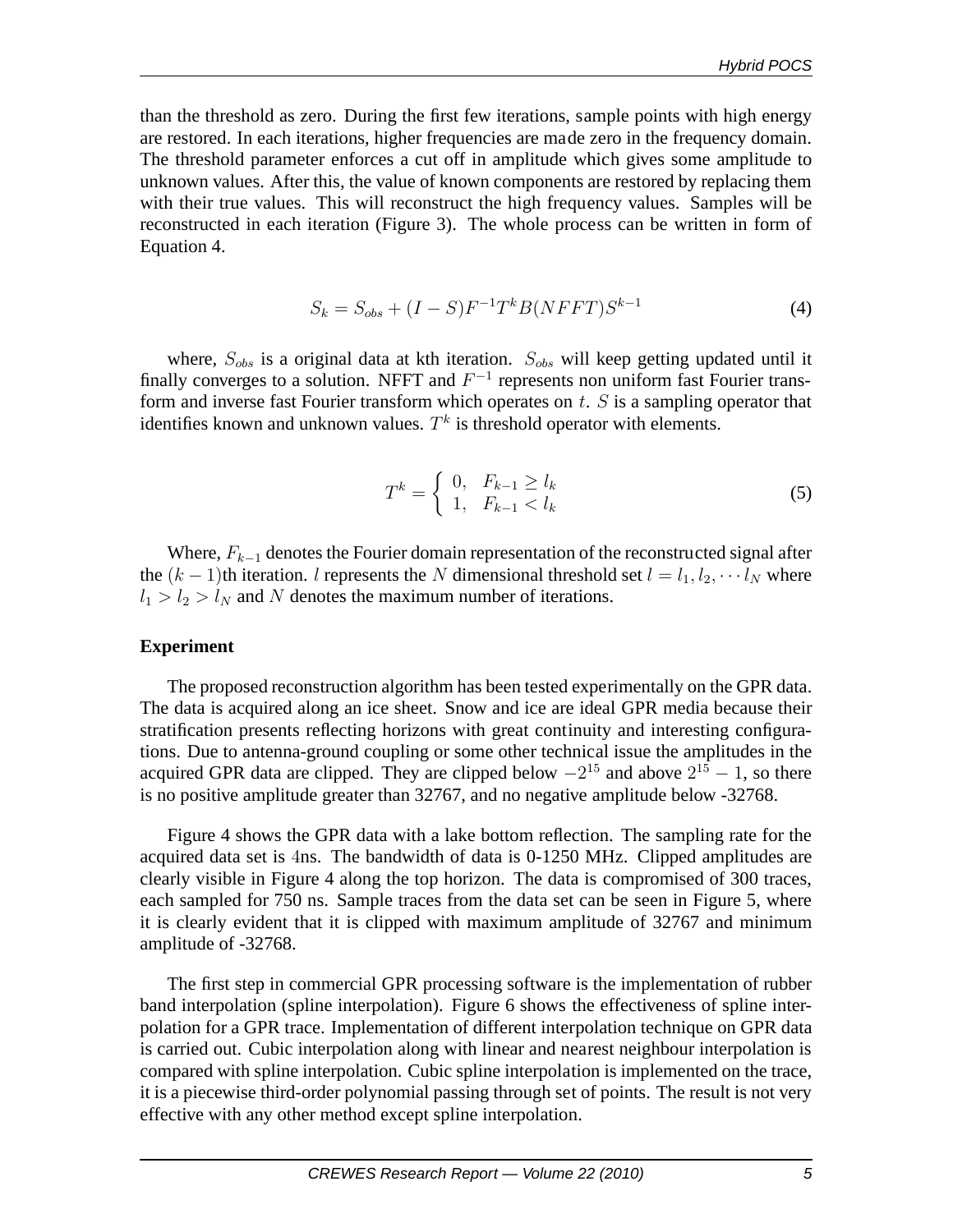

FIG. 4: Acquired GPR data with clipped horizons.



FIG. 5: Random extracted clipped trace from acquired GPR data.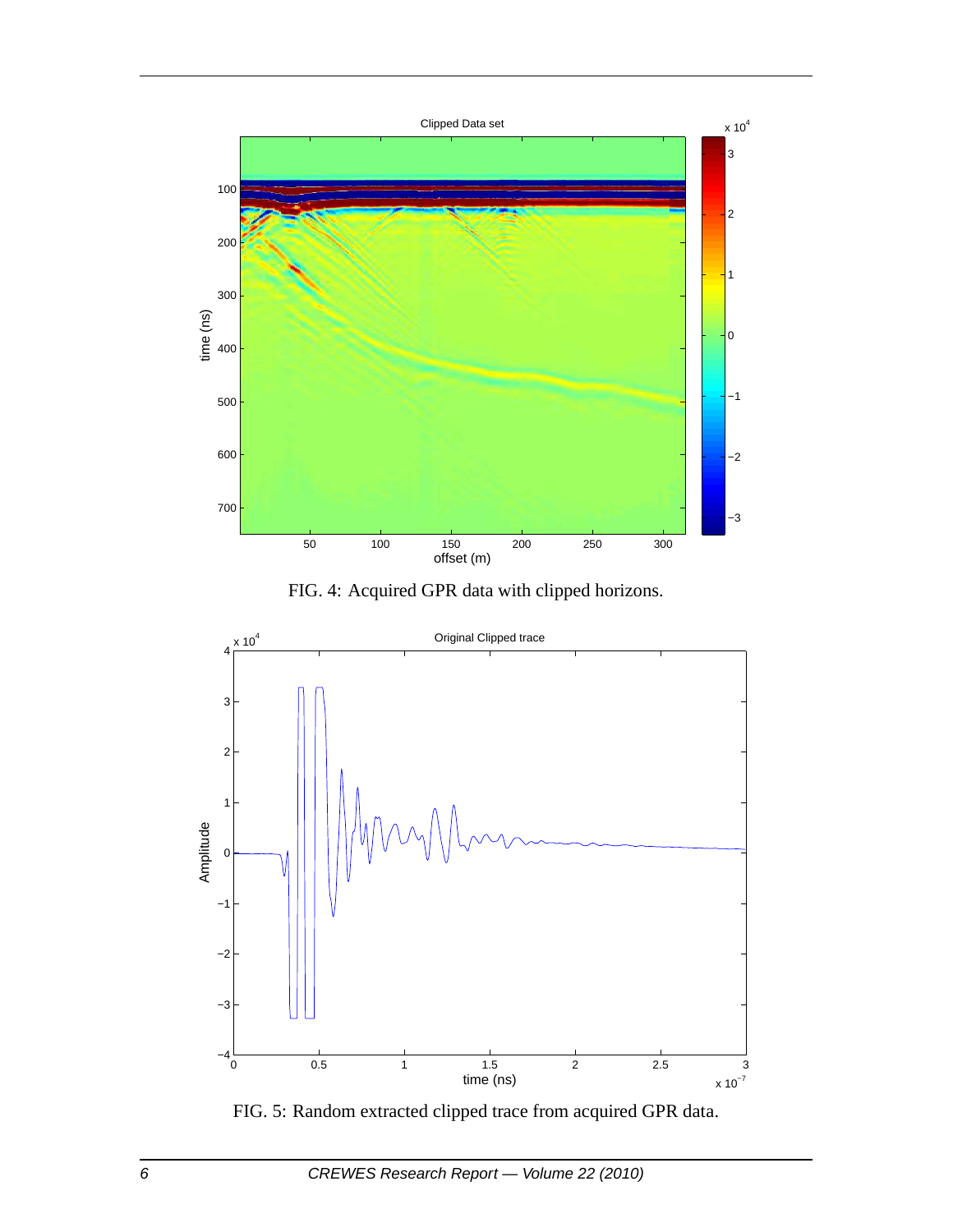

FIG. 6: Comparative study for reconstruction of clipped amplitude

This effectiveness of spline interpolation makes it a favourite module in declipping or desaturation for various GPR processing software. However, this method does not use any information from the signal. The whole reconstruction procedure is based on the fact that the interpolater is calculated on the basis of a few nearby data points. Figure 6, in which spline is use for reconstruction of single trace from GPR data, shows relatively good results as compared to other interpolators. Amplitudes are restored in Figure 7 on application of the spline based interpolation.

Effectiveness of modified POCS method is validated by comparing it with spline interpolation on different GPR traces. Figure 8a shows that for the 10th trace, there is difference in the reconstructed negative and positive clipping as compared to the spline method. Figure 8b shows a difference in all four reconstructed clippings, these four clips represent four different horizons. All of the clippings reconstructed have a significant error in both negative and positive amplitudes. Figure 8b shows another trace, where spline and Modified POCS give us similar results. Figure 8c and 8d also shows the difference in reconstructed amplitudes.

Figure 9 shows that it is not always the case that Modified POCS is constructing amplitudes smaller than the spline method. It can be seen in Figure 9a that the amplitude restored in the first clipping is higher compared to spline based technique. Also, in Figure 9c, the restored clips have higher amplitude than the splines. In both Figure 8 and 9 results obtain from our method differs from conventional spline based method.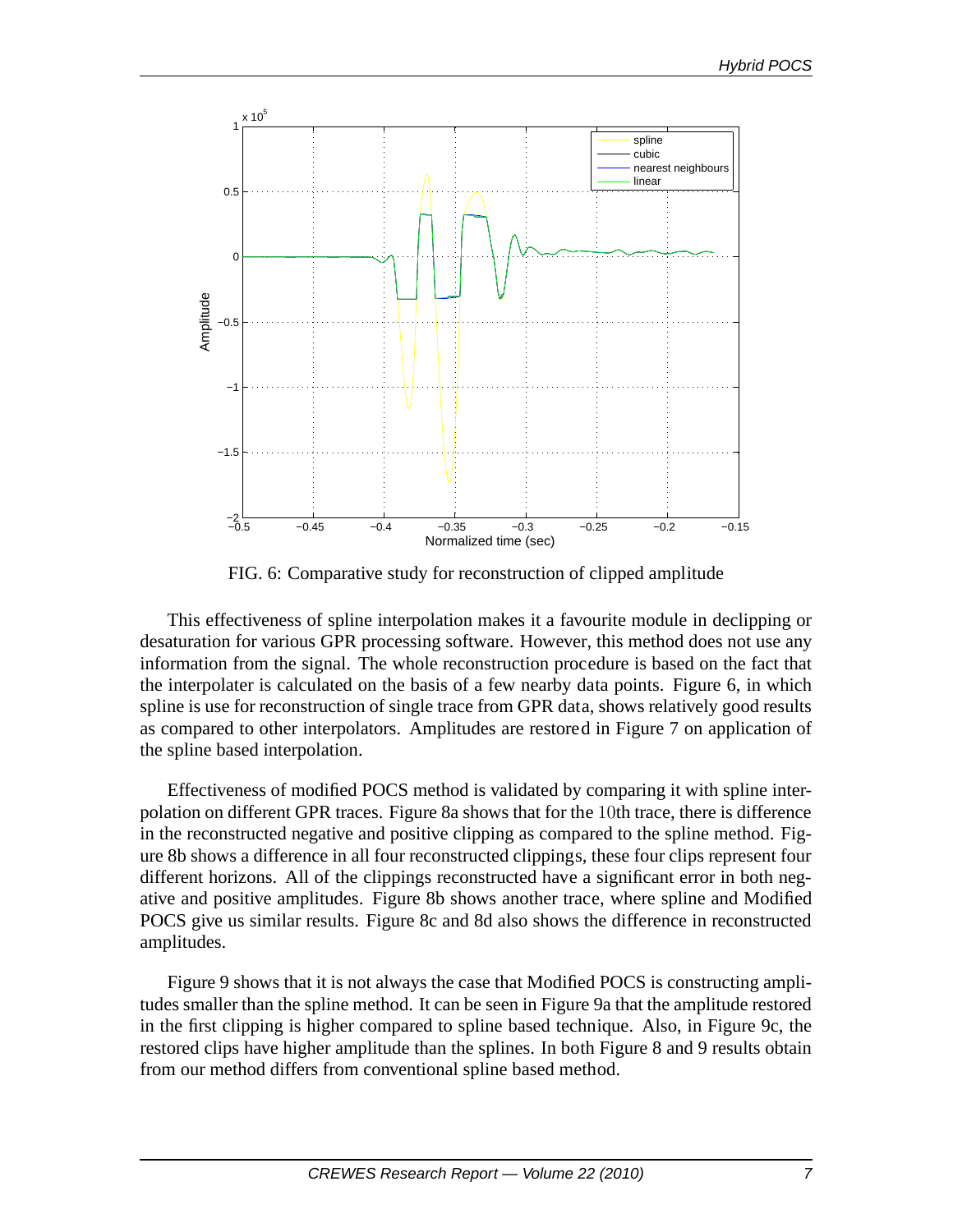

FIG. 7: Spline interpolation of clipped GPR data.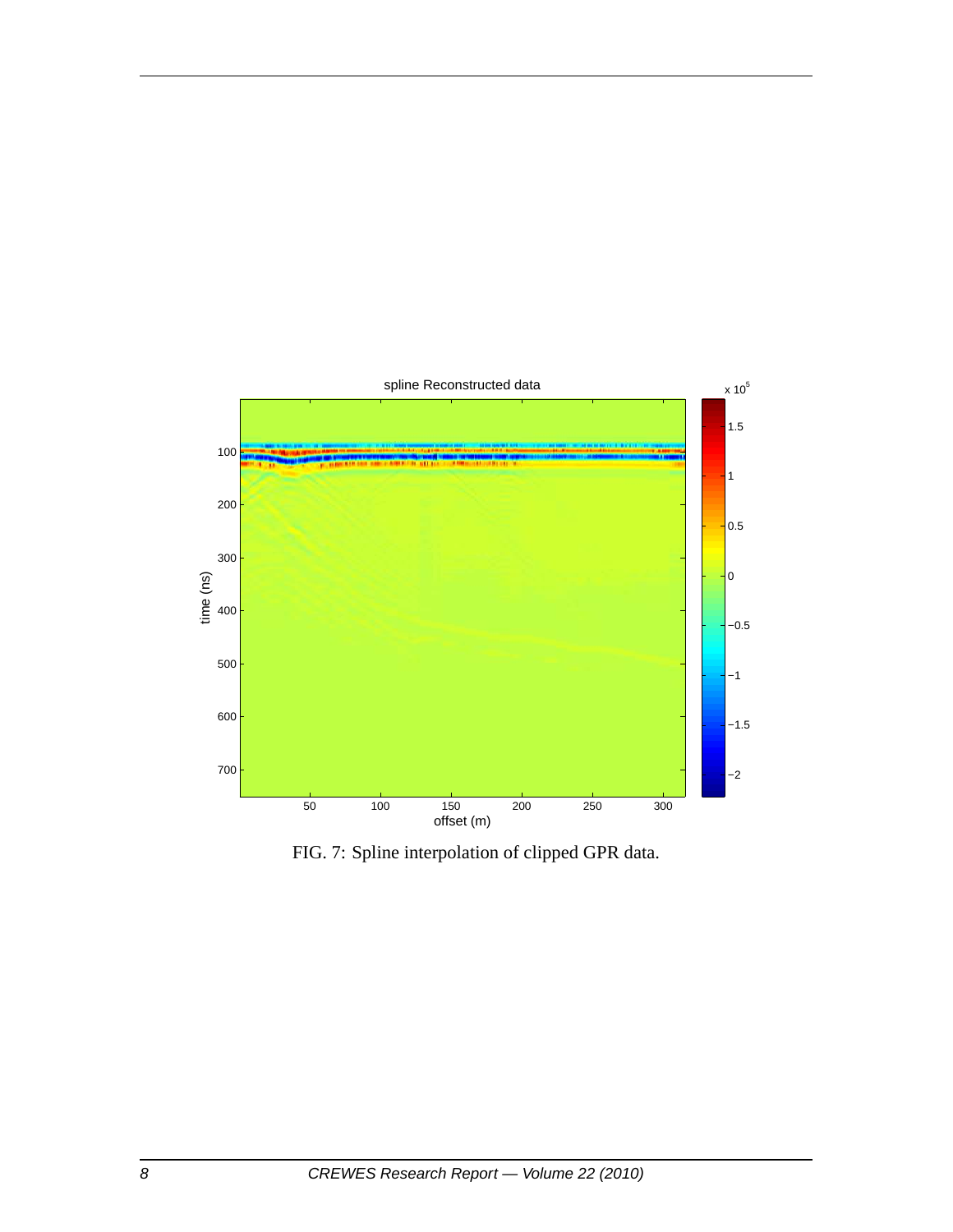

FIG. 8: Restored clipped amplitudes using Spline and Hybrid NFFT POCS. a) 10th trace from restored GPR section. b) 20th trace from restored GPR section. c) 30th trace from restored GPR section. d) 50th trace from restored GPR Section.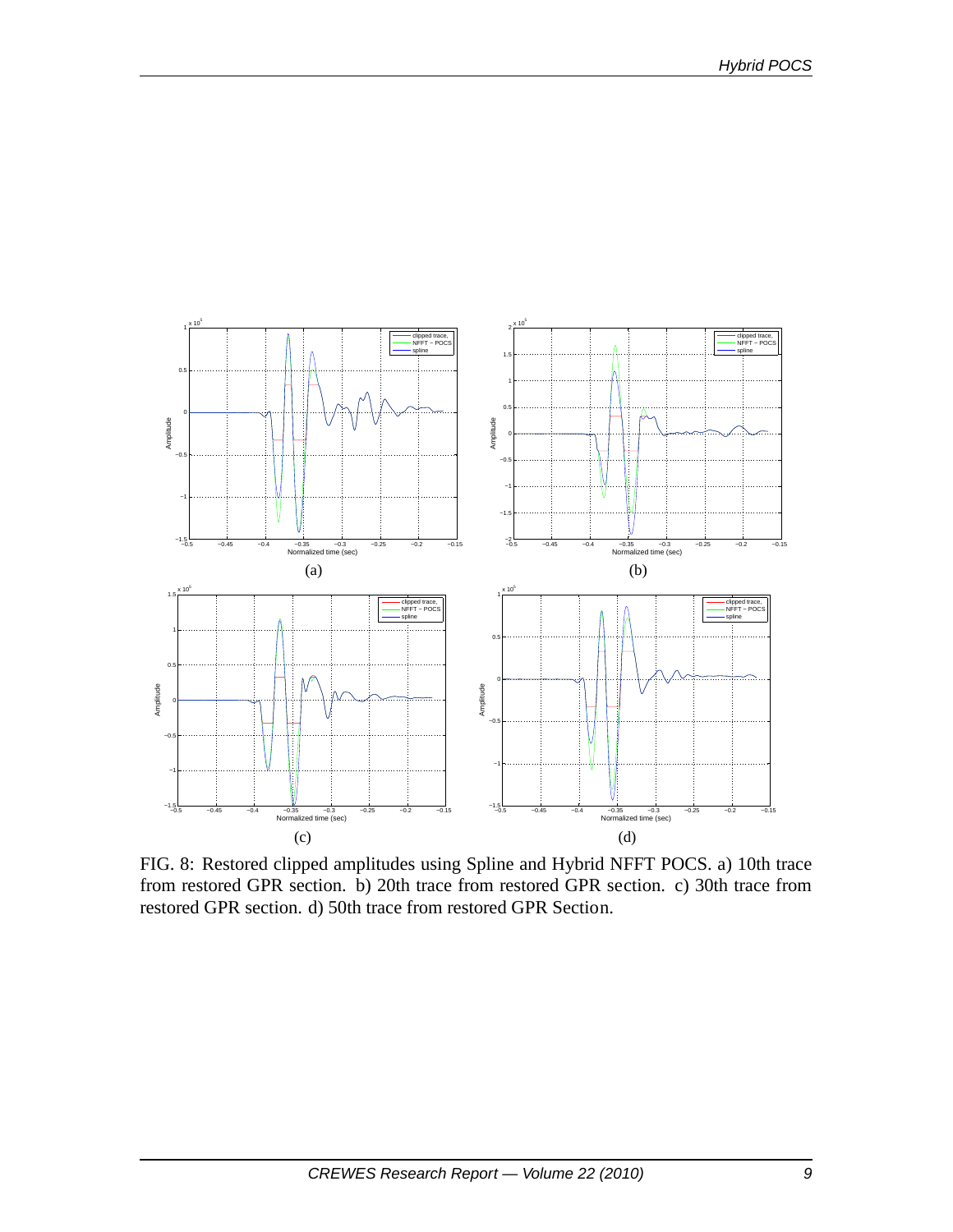

FIG. 9: Restored clipped amplitudes using Spline and Hybrid NFFT POCS. a) 100th trace from GPR Section. b) 150th trace from GPR Section. c) 200th trace from GPR Section. d) 250th trace from GPR Section. e) 280th trace from GPR Section. f) 300th trace from GPR Section.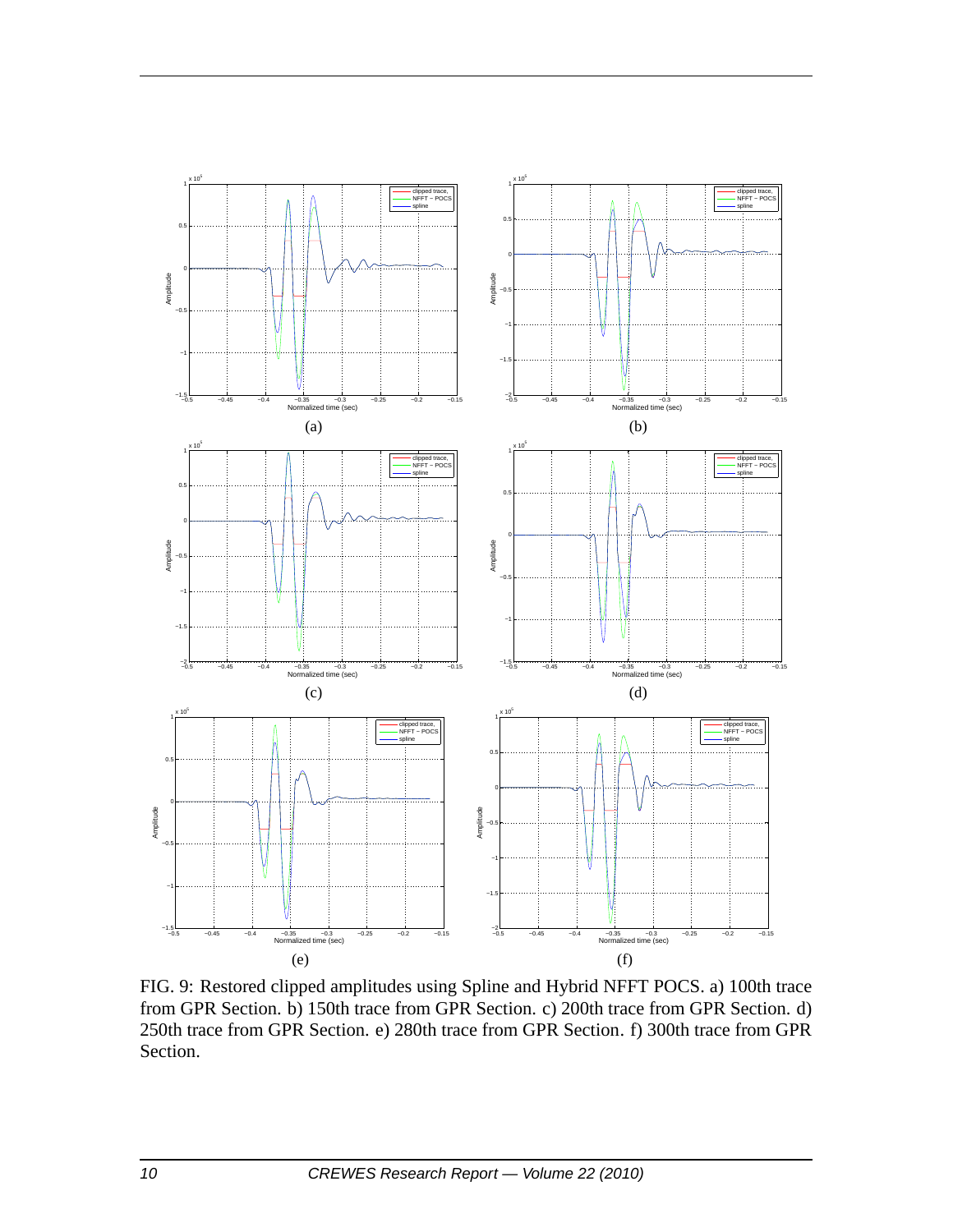

FIG. 10: Reconstructed data using Hybrid NFFT-POCS

Figure 10 shows the reconstructed GPR section. Horizons are successfully reconstructed, and the energy is continuous along the horizon, whereas the spline based reconstructed GPR section in Figure 7 seems to losing energy in the first and second horizons. It is also noted in Figures 8 and 9 that there is difference in restored amplitudes from both the methods.

We compute residuals between original clipped GPR data and POCS based reconstruction. Figure 11 shows smoothness in the restored amplitudes across the horizons. The first, second and third horizon shows constant lateral smoothness in reconstructed energy across the horizons in each layer. The residual of original clipped data and spline based method in Figure 12 shows that energy is not constant in the top horizons, which indicates the drawback of spline interpolation. Figure 13 indicates difference in the reconstructed horizons between Modified POCS and spline method, which reflects the difference in the reconstructed data.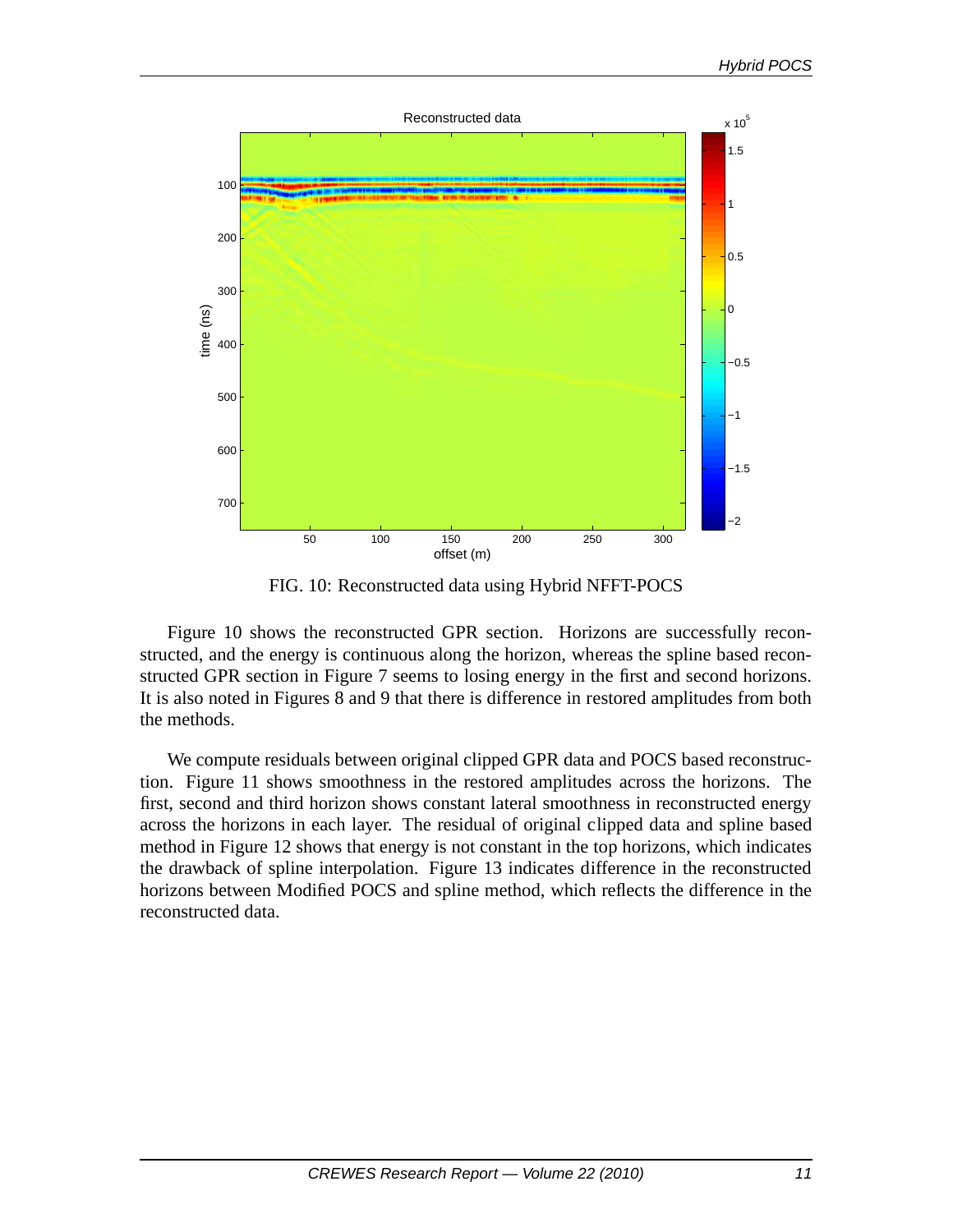

FIG. 11: Residual between original and reconstructed section using Hybrid NFFT-POCS.



FIG. 12: Residual between original and reconstructed section using spline interpolation.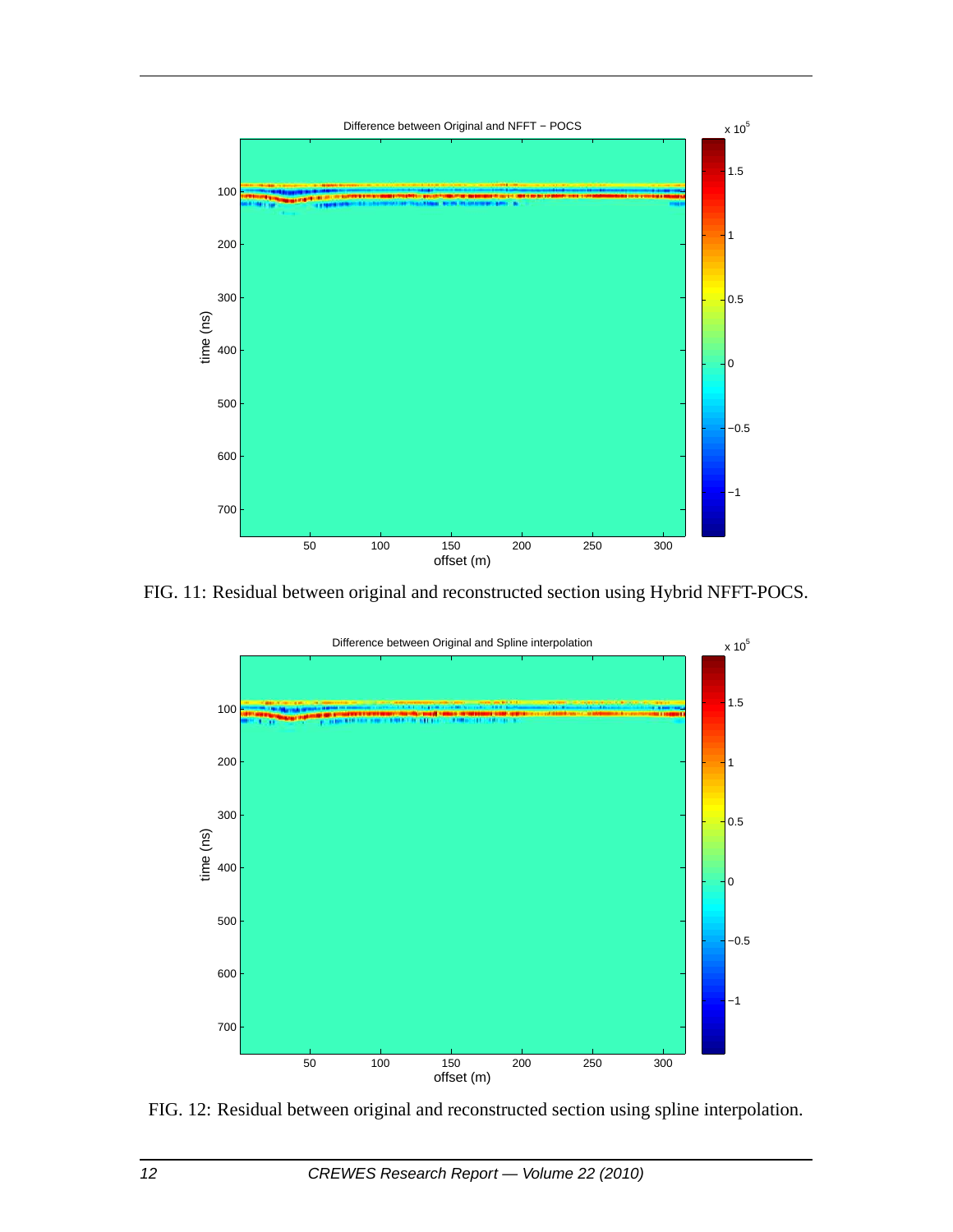![](_page_12_Figure_1.jpeg)

FIG. 13: Residual between restored GPR section using spline and Hybird NFFT-POCS.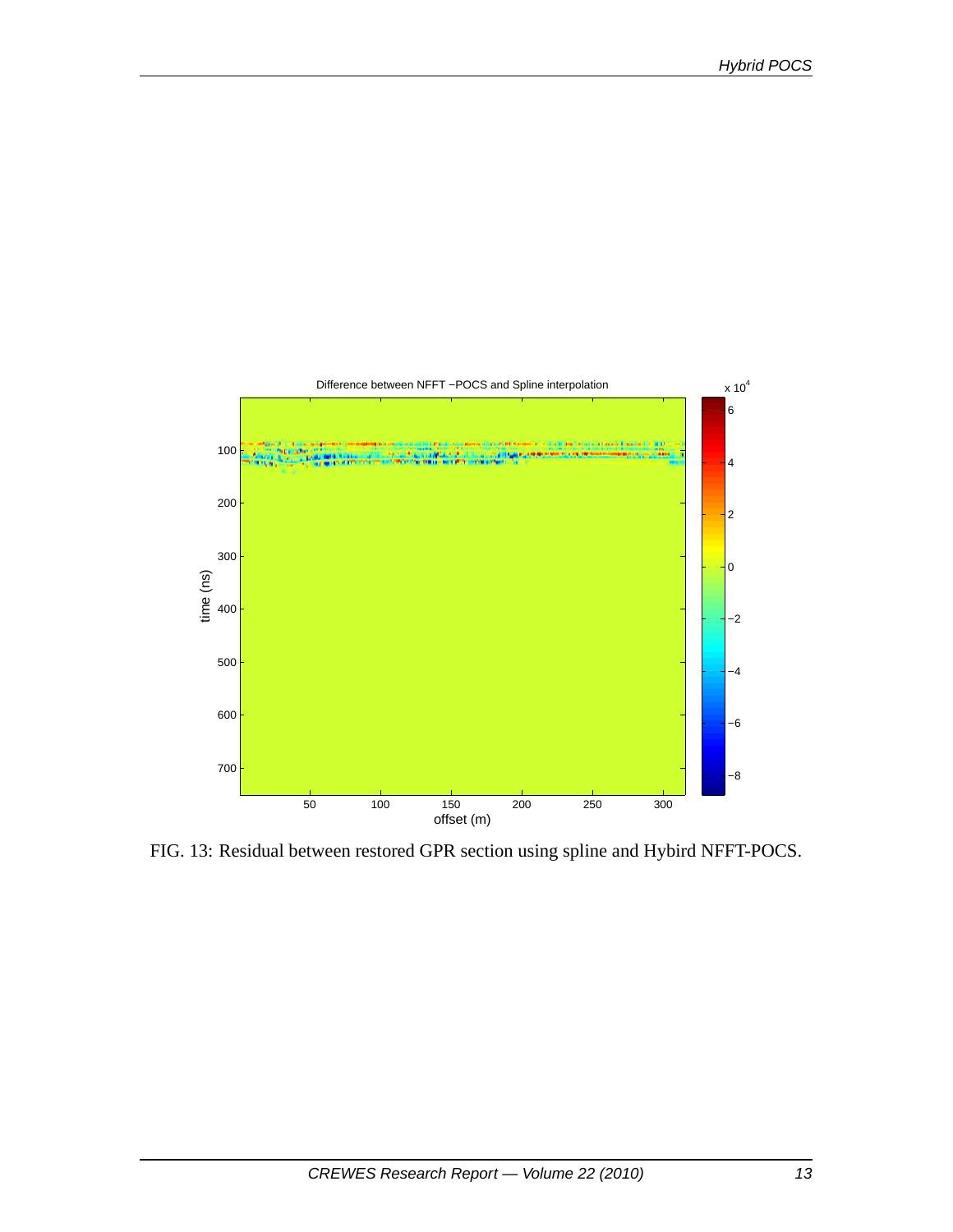### **CONCLUSION**

In this paper, an algorithm for clipped amplitude restoration using hybrid POCS has been presented and tested. It is able to completely restore the clipped amplitudes of GPR data. Two different methods for estimating the clipping have been tested. The first one is conventional method of spline interpolation, which is largely adopted in GPR industry. The second is hybrid POCS, which uses *a priori* information from the signal to recover clipped amplitudes. A comparative study is done, which showed that Hybrid POCS is better than conventional spline interpolation. Hybrid POCS is better technique due to improved lateral continuity of the energy across the horizons in reconstructed data.

#### **REFERENCES**

- Duijndam, A. J. W., Schonewille, M. A., and Hindriks, C. O. H., 1999, Reconstruction of band-limited signals, irregularly sampled along one spatial direction: Geophysics, **64**, No. 2, 524–538.
- Feichtinger, H. G., Grochenig, K., and Strohmer, T., 1995, Efficient numerical methods in non-uniform sampling theory: Numerische Mathematik, **69**, 423–440.
- Feng, X., and Sato, M., 2004, Prestack migration applied to gpr for lanmine detection: Invrese problems, **20**, 99–115.
- Gazdag, J., 1978, Seismic migration problems and solutions: Geophysics, **43**, 1342–1351.
- Gerchberg, W., R, and Saxton, O., W, 1972, A practical algorithm for the determination of phase from image and diffraction plane pictures: Optik, **35**, 237–246.
- Keiner, J., Kunis, S., and Potts, D., 2008, Using nfft  $3 a$  software library for various nonequispaced fast fourier transforms.
- Kunis, S., and Potts, D., 2005, Nfft2.0 user's manual: available online at: http://www.math.mu-luebeck.de/potts/nfft/, **version 2**, 1–22.
- Liu, B., and Sacchi, M. D., 2004, Minimum weighted norm interpolation of seismic records: Geophysics, **69**, No. 6, 1560–1568.
- Naghizadeh, M., and Sacchi, M. D., 2007a, Multistep autoregressive reconstruction of seismic records: Geophysics, **72**, No. 6, V111–V118.
- Naghizadeh, M., and Sacchi, M. D., 2007b, Reconstruction of irregularly sampled, aliased data with multistep autoregressive operators: SEG Technical Program Expanded Abstracts, **26**, 2580–2583.
- Naghizadeh, M., and Sacchi, M. D., 2008, Sampling functions and sparse reconstruction methods: EAGE Conference, Rome, Italy.
- Naghizadeh, M., and Sacchi, M. D., 2009, Sampling considerations for band-limited fourier reconstruction of aliased seismic data: EAGE Conference, Amsterdam, Netherlands.